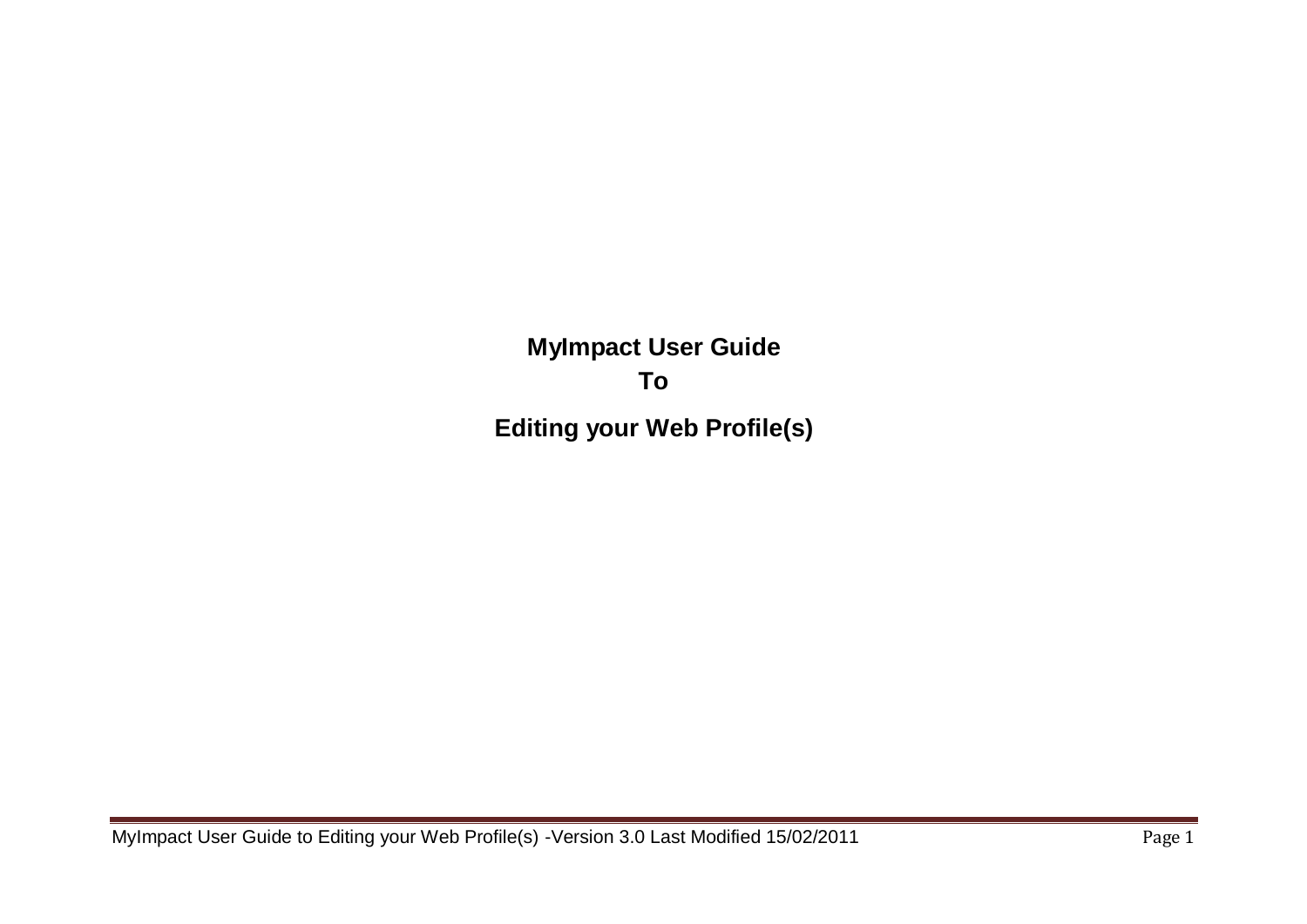## Index

# Page No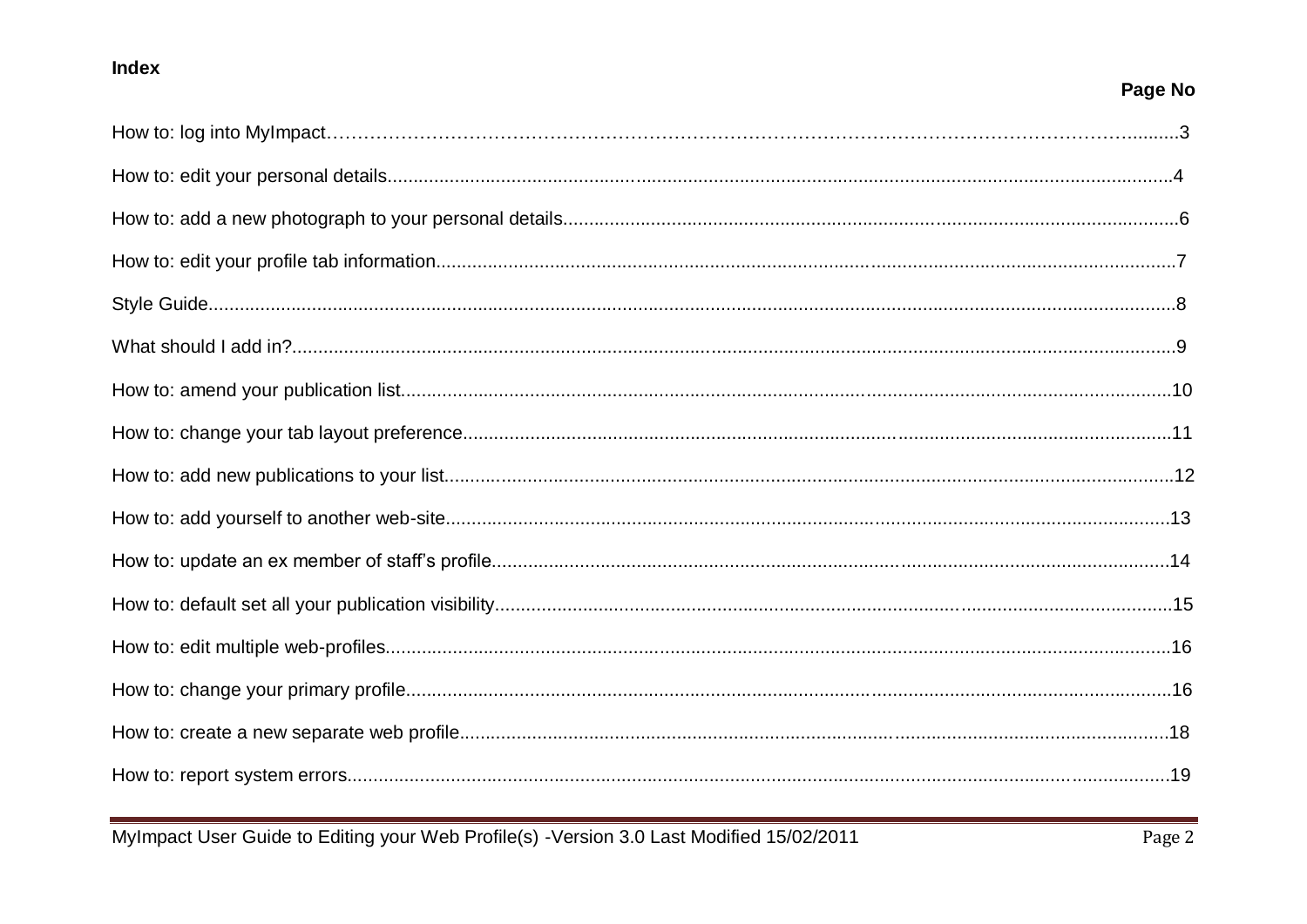| Enter your Campus Login ID and Password | You have been redirected to the Login Gateway by<br>another website, log in here and you will be<br>redirected to the site you were visiting.                   |
|-----------------------------------------|-----------------------------------------------------------------------------------------------------------------------------------------------------------------|
| Campus Login 101<br>Password:           | For security reasons, please exit your web browser<br>and log out (where available) when you are<br>finished accessing services that require<br>authentication. |
| LOGIN CLEAR                             | If you experience difficulty, please consult our<br>problems page or contact mebmaster@nd.ac.uk                                                                 |
|                                         | Information Systems & Services<br>University of Newcastle upon Tyne-<br>NE1 7RU, United Kingdom<br>Helphne (0191) 222 5090                                      |
|                                         | @ 2009 Newcastle University                                                                                                                                     |
|                                         |                                                                                                                                                                 |
|                                         |                                                                                                                                                                 |
|                                         |                                                                                                                                                                 |
|                                         |                                                                                                                                                                 |
|                                         |                                                                                                                                                                 |
|                                         |                                                                                                                                                                 |

#### **How to: log into MyImpact**

- . Go direct to [https://myimpact.ncl.ac.uk](https://myimpact.ncl.ac.uk/)
- 2. Or select MyImpact from Research Resources links on the University Staff homepage [\(http://my.ncl.ac.uk/staff/\)](http://my.ncl.ac.uk/staff/), which will take you to the Universities Web Login Gateway.
- **Enter your ISS university** username and password.
- 4. Click on "**Login"**. This will take you to the MyImpact home page.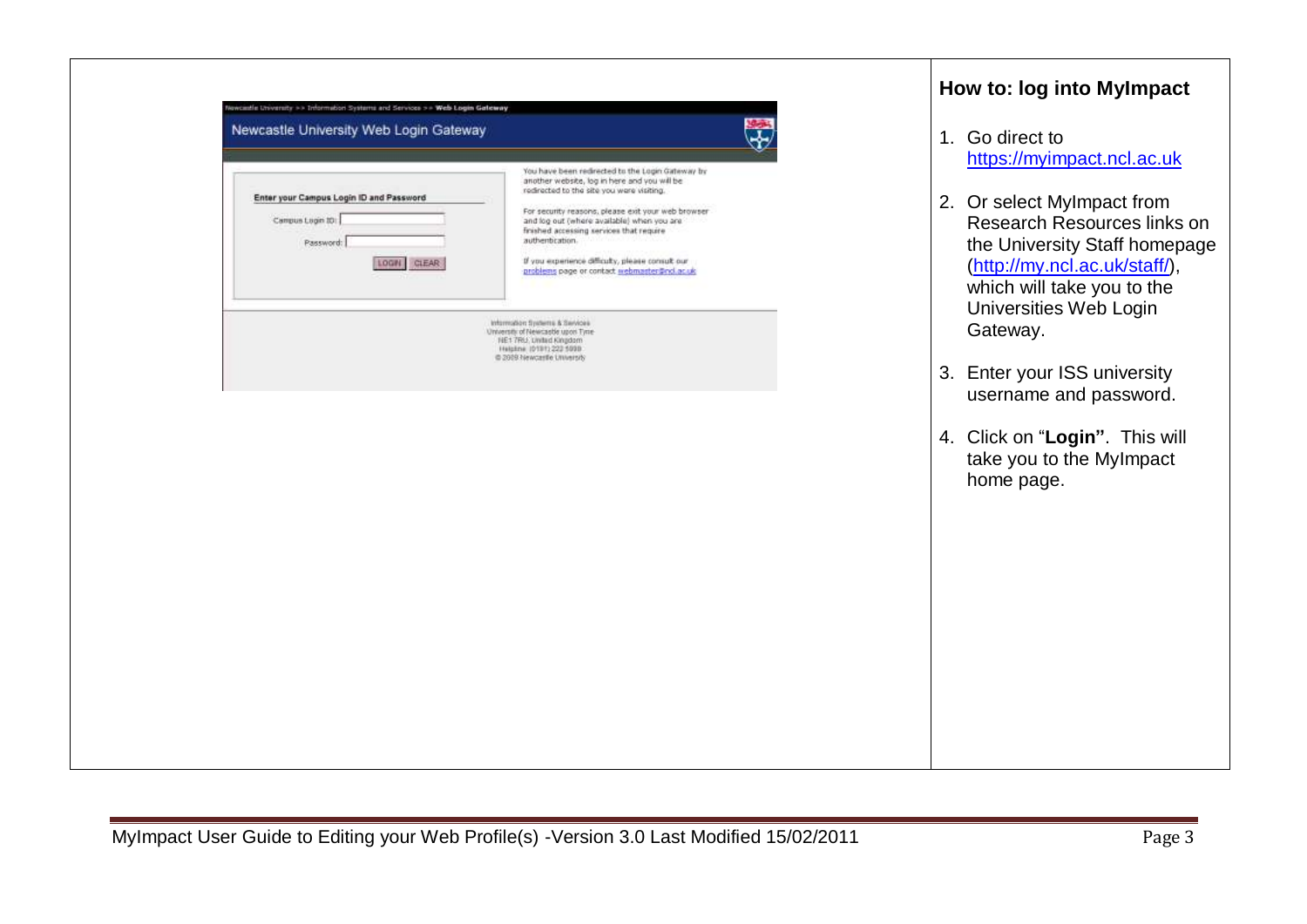|         | <b>Edit Web Profile</b>                                                                                                                                                                                |                |              | Manage Web Profile                                                             |  |                |                           |
|---------|--------------------------------------------------------------------------------------------------------------------------------------------------------------------------------------------------------|----------------|--------------|--------------------------------------------------------------------------------|--|----------------|---------------------------|
|         |                                                                                                                                                                                                        |                |              | Add Me to a Different Website                                                  |  |                |                           |
|         | The web profile content on this page is currrently                                                                                                                                                     |                |              | Set Default Publication Visibility                                             |  |                | ess Development Division. |
|         |                                                                                                                                                                                                        |                |              |                                                                                |  |                |                           |
|         | <b>Mrs LH Hedley</b>                                                                                                                                                                                   |                |              |                                                                                |  |                |                           |
|         | <b>Research Information Administrator</b>                                                                                                                                                              |                |              |                                                                                |  |                |                           |
|         |                                                                                                                                                                                                        |                |              |                                                                                |  |                |                           |
|         | Email: <i>lynn.hedley@ncl.ac.uk</i>                                                                                                                                                                    |                |              |                                                                                |  |                |                           |
|         | Telephone: +44 (0) 191 222 6120                                                                                                                                                                        |                |              |                                                                                |  |                |                           |
|         | Fax: +44 (0) 191 222 7001                                                                                                                                                                              |                |              |                                                                                |  |                |                           |
|         |                                                                                                                                                                                                        |                |              |                                                                                |  |                |                           |
|         | Personal Website: www.ncl.ac.uk/business-directorate/                                                                                                                                                  |                |              |                                                                                |  |                |                           |
|         | Address: Business Development Directorate                                                                                                                                                              |                |              |                                                                                |  |                |                           |
|         | Research Beehive                                                                                                                                                                                       |                |              |                                                                                |  |                |                           |
|         | Old Library Building                                                                                                                                                                                   |                |              |                                                                                |  |                |                           |
| NE1 7RU | Newcastle University                                                                                                                                                                                   |                |              |                                                                                |  |                |                           |
|         |                                                                                                                                                                                                        | $\overline{2}$ |              |                                                                                |  |                |                           |
|         | <b>Edit Personal Details</b>                                                                                                                                                                           |                |              |                                                                                |  |                |                           |
|         |                                                                                                                                                                                                        |                |              |                                                                                |  |                |                           |
|         | Research<br>Profile                                                                                                                                                                                    | Teaching       | Publications |                                                                                |  |                |                           |
|         |                                                                                                                                                                                                        |                |              |                                                                                |  |                |                           |
|         | Heading 1<br>$\checkmark$                                                                                                                                                                              | B              |              | $I$ x, $X'$ $\vdash$ $\vdash$ $\mathbb{R}$ $\land$ $\Box$ $\Box$ $\Box$ $\Box$ |  | $\blacksquare$ |                           |
|         | <b>Roles and Responsibilities</b>                                                                                                                                                                      |                |              |                                                                                |  |                |                           |
|         |                                                                                                                                                                                                        |                |              |                                                                                |  |                |                           |
|         | I work for the University Research Office which sits within the Business Development Directorate.                                                                                                      |                |              |                                                                                |  |                |                           |
|         | I am responsible for managing and maintaining MyProfiles, MyProjects and MyImpact databases which                                                                                                      |                |              |                                                                                |  |                |                           |
|         | includes working alongside the development teams in providing user requirements, system testing,<br>producing user manuals and to provide training on all 3 systems either as one-to-one or in groups. |                |              |                                                                                |  |                |                           |

#### **How to: edit your personal details**

- 1. Click on "**Web-Profile"**, then "**Manage Web-Profile"**
- 2. Click on "**Edit Personal Details"**

**This section draws in data from central sources to populate name, job title and contact information.** 

**In some cases you may not wish to change the central information but want to specify a different phone number (for example), or none at all:**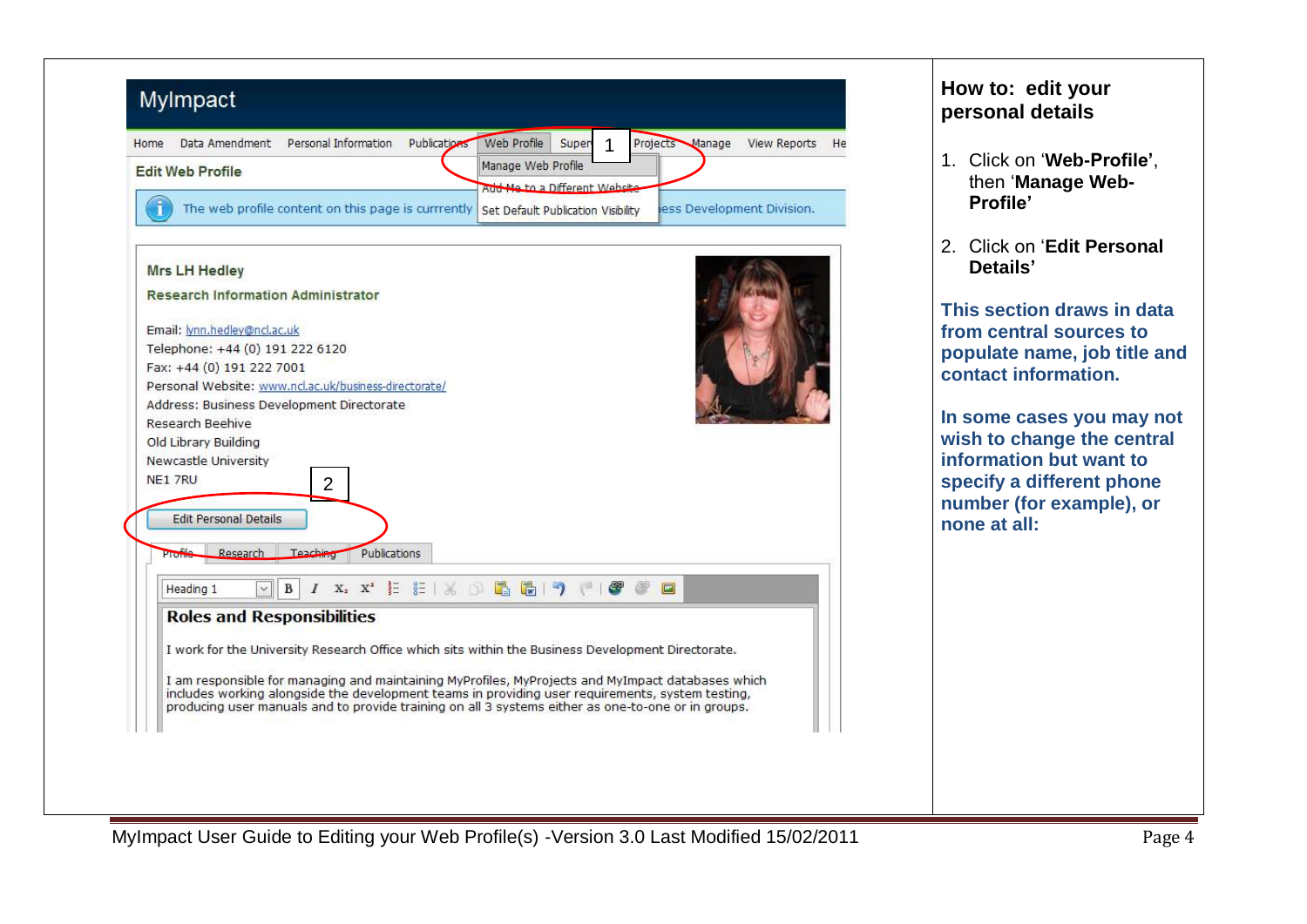

3. First enter the phone number you want displayed into the "**custom phone number**" box.

- 4. Change the "**phone number display preference**" option to "**custom**" (if you don"t want your phone number to appear select "**none**" instead)
- 5. Click "**ok**" your phone number now appears in place of the centrallysourced number.

**Please note if you are editing this page on behalf of another user you will only have the "Save" option.** 

**The user will receive e-mail notification with the opportunity to view and publish for them.**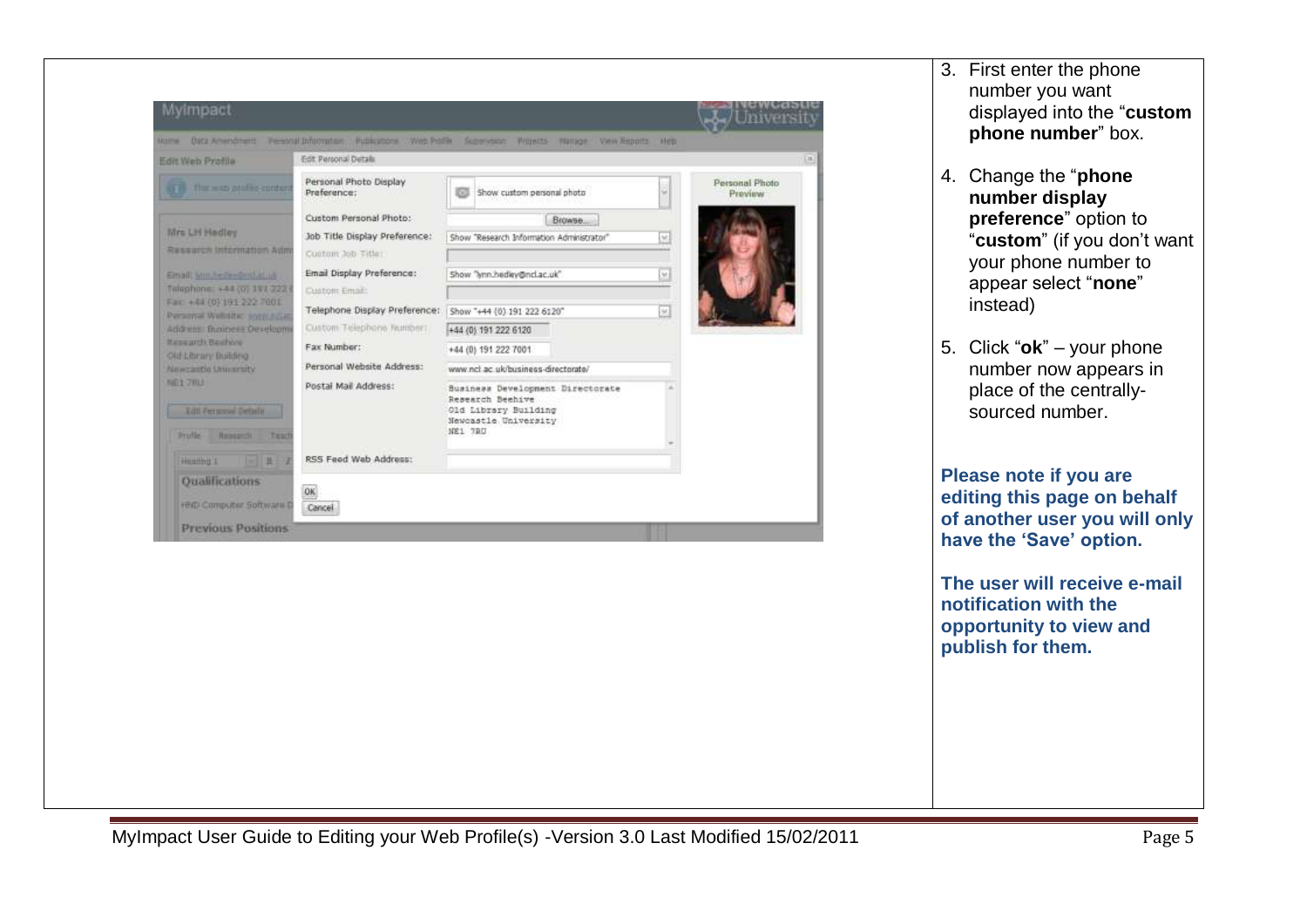

| Edit Web Profile                                           | Edit Personal Details                              |                                                                                                                 |                     | (m)                       |
|------------------------------------------------------------|----------------------------------------------------|-----------------------------------------------------------------------------------------------------------------|---------------------|---------------------------|
| The was profile contor                                     | Personal Photo Display<br>Preference:              | Show custom personal abota                                                                                      |                     | Personal Photo<br>Preview |
|                                                            | Custom Personal Photo;                             | <b>Browse</b>                                                                                                   | $\overline{2}$      |                           |
| Mrs LH Hadley<br>Research Information Admi                 | Job Title Display Preference.<br>Custom Job Title: | Show "Research Information Administrator"                                                                       |                     |                           |
| Email: Mill-heder@oduc.uk                                  | Email Display Preference:                          | Show "lynn.hedley@ncl.ac.uk"                                                                                    | $\omega$            |                           |
| Talephane: +4# (0) 191 222 {                               | Custom Email:                                      |                                                                                                                 |                     |                           |
| Fac +44 (0) 191 222 7001<br>Personal Wallisher annis State | Telephone Display Preference:                      | Show "+44 (0) 191 222 6120"                                                                                     | $\overline{\times}$ |                           |
| Address: Business Developme                                | Custom Telephone Tiumbert.                         | +44 (0) 191 222 6120                                                                                            |                     |                           |
| <b>Research Routvie</b><br>Old Library Building            | Fax Number:                                        | +44 (0) 191 222 7001                                                                                            |                     |                           |
| Networkert to University                                   | Personal Website Address:                          | www.ncl.ac.uk/business-directorate/                                                                             |                     |                           |
| neit 7m3<br>Kill Fernand Details<br>Druffe Research Twart  | Postal Mail Address:                               | Business Development Directorate<br>Research Beehive<br>Old Library Building<br>Newcastle University<br>NE1 7BU |                     |                           |
| $= 1$<br>Haiding's                                         | RSS Feed Web Address:                              |                                                                                                                 |                     |                           |
| Qualifications                                             |                                                    |                                                                                                                 |                     |                           |
| HRID Computy Software D                                    | 5<br><b>UK</b><br>Cancel                           |                                                                                                                 |                     |                           |

## **How to: add a new photograph to your personal details**

- 1. Click on **"Edit Personal Details"**
- 2. Switch the Personal Photo Display Preference to **"Show Custom Photo"**
- 3. Click on the **"Browse"** button.
- 4. Search on your computer for your personal photo to add then Click **"open"**.
- 5. Click on **"OK"** to save.

#### **What is an RSS Feed?**

*It's a simple format that News and content providers can use to allow others to syndicate their headlines on their websites. RSS feeds can be read by programmes called aggregators, which are available in all kinds of forms (desktop, web, mobile phones etc), but we're specifically interested in outputting these RSS feeds on the web.*

*Enter the URL to your RSS feed if you have one. You may wish to make use of this if you already have a blog or similar system which generates an RSS news feed. The most recent items from this news feed will then be displayed on your web profile.*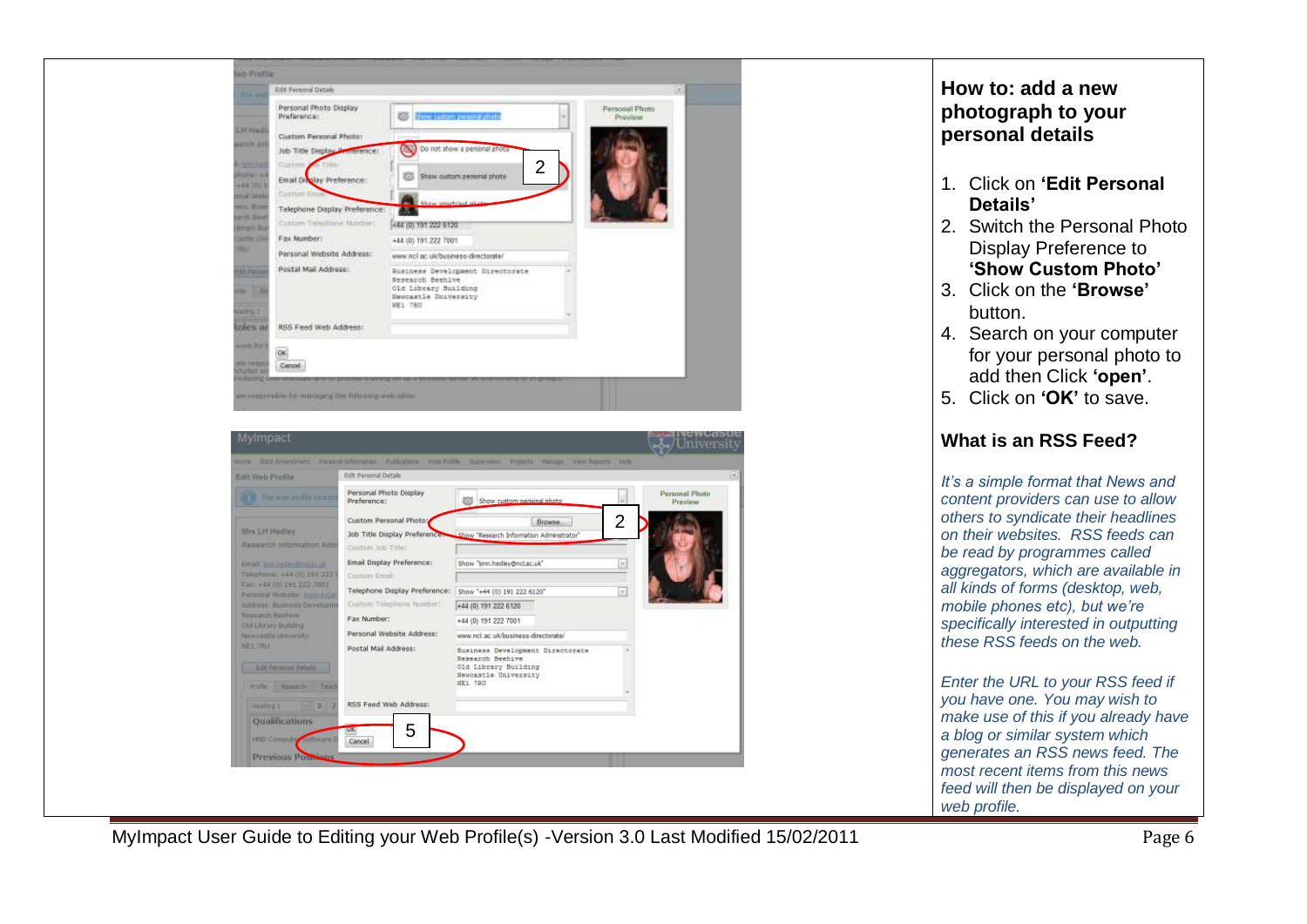| Data Amendment Personal Information<br>Publications<br>Home                                                                                                                                            | Web Profile        | Supervision                   | Projects | Manage | View Reports              | He |
|--------------------------------------------------------------------------------------------------------------------------------------------------------------------------------------------------------|--------------------|-------------------------------|----------|--------|---------------------------|----|
| <b>Edit Web Profile</b>                                                                                                                                                                                | Manage Web Profile |                               |          |        |                           |    |
|                                                                                                                                                                                                        |                    | Add Me to a Different Website |          |        |                           |    |
| The web profile content on this page is currrently Set Default Publication Visibility                                                                                                                  |                    |                               |          |        | ess Development Division. |    |
|                                                                                                                                                                                                        |                    |                               |          |        |                           |    |
| <b>Mrs LH Hedley</b>                                                                                                                                                                                   |                    |                               |          |        |                           |    |
| <b>Research Information Administrator</b>                                                                                                                                                              |                    |                               |          |        |                           |    |
| Email: lynn.hedley@ncl.ac.uk                                                                                                                                                                           |                    |                               |          |        |                           |    |
| Telephone: +44 (0) 191 222 6120                                                                                                                                                                        |                    |                               |          |        |                           |    |
| Fax: +44 (0) 191 222 7001                                                                                                                                                                              |                    |                               |          |        |                           |    |
| Personal Website: www.ncl.ac.uk/business-directorate/                                                                                                                                                  |                    |                               |          |        |                           |    |
|                                                                                                                                                                                                        |                    |                               |          |        |                           |    |
| Address: Business Development Directorate                                                                                                                                                              |                    |                               |          |        |                           |    |
| Research Beehive                                                                                                                                                                                       |                    |                               |          |        |                           |    |
| Old Library Building                                                                                                                                                                                   |                    |                               |          |        |                           |    |
| Newcastle University<br>NE1 7RU                                                                                                                                                                        |                    |                               |          |        |                           |    |
|                                                                                                                                                                                                        |                    |                               |          |        |                           |    |
| <b>Edit Personal Details</b>                                                                                                                                                                           |                    |                               |          |        |                           |    |
|                                                                                                                                                                                                        |                    |                               |          |        |                           |    |
| Profile<br>Research<br>Teaching<br><b>Publications</b>                                                                                                                                                 |                    |                               |          |        |                           |    |
| $I$ X <sub>2</sub> X <sup>2</sup> $E$ $E$   $E$   $E$   $E$<br>$\mathbf{B}$<br>Heading 1<br>$\checkmark$                                                                                               | 品り                 | $F^1$<br>G                    | $\Box$   |        |                           |    |
|                                                                                                                                                                                                        |                    |                               |          |        |                           |    |
| <b>Roles and Responsibilities</b>                                                                                                                                                                      |                    |                               |          |        |                           |    |
| I work for the University Research Office which sits within the Business Development Directorate.                                                                                                      |                    |                               |          |        |                           |    |
| I am responsible for managing and maintaining MyProfiles, MyProjects and MyImpact databases which                                                                                                      |                    |                               |          |        |                           |    |
| includes working alongside the development teams in providing user requirements, system testing,<br>producing user manuals and to provide training on all 3 systems either as one-to-one or in groups. |                    |                               |          |        |                           |    |

# **How to: edit your profile tab information**

Note any tabs without text will not display on your profile page, this will benefit staff with a none academic research role

**1.** Click on the appropriate Tab 'Profile', 'Research', "Teaching".

Use the on-screen toolbar to add in appropriate headings.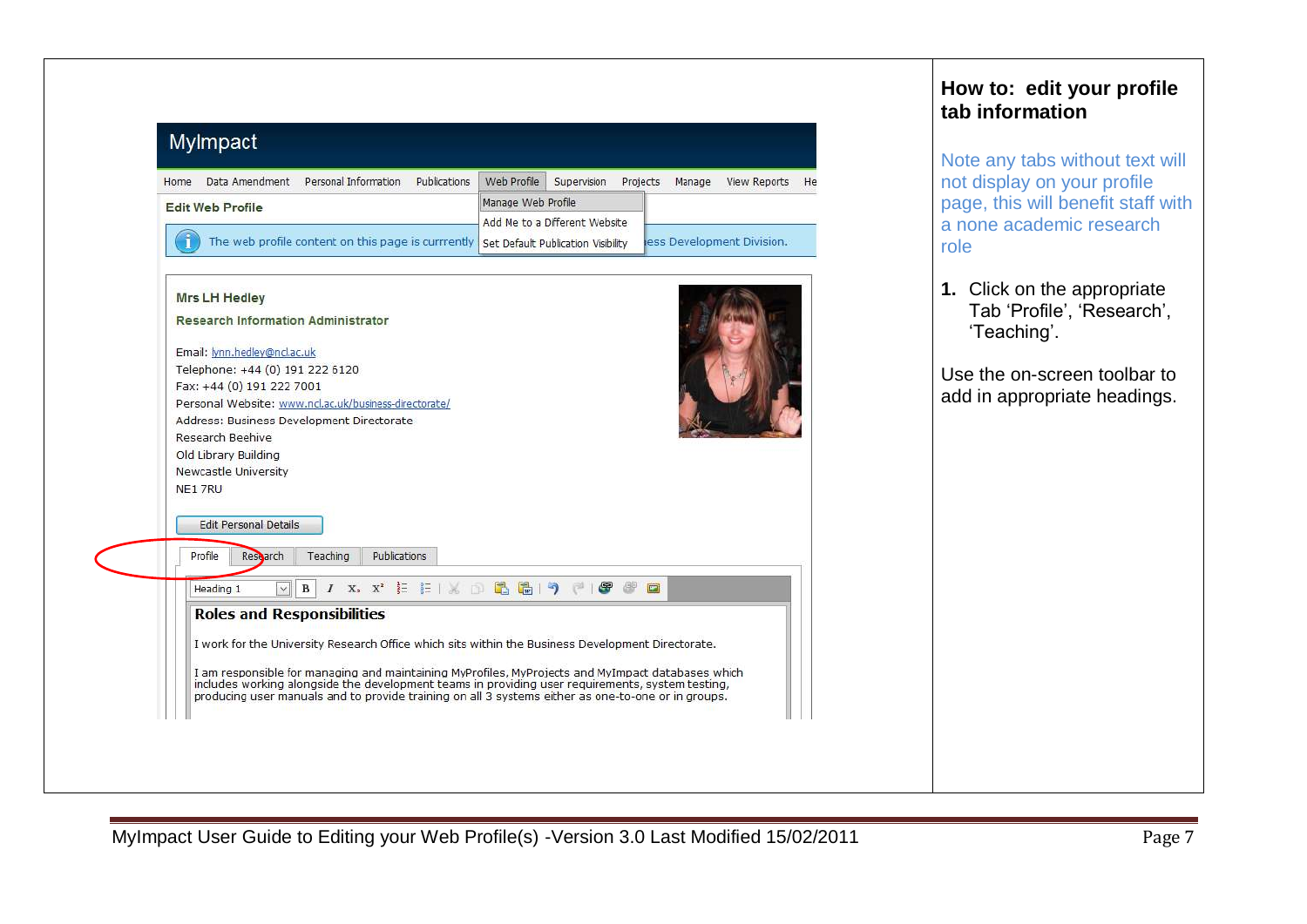| E<br>B<br>С<br>D                                                                                                                                                                                                                                                                                                                                                                                          | <b>Style Guide</b>                                                              |
|-----------------------------------------------------------------------------------------------------------------------------------------------------------------------------------------------------------------------------------------------------------------------------------------------------------------------------------------------------------------------------------------------------------|---------------------------------------------------------------------------------|
| $\mathsf{A}$<br><b>B</b> $I$ $X_2$ $X^2$ $\vdash$ $E$ $\vdash$ $X_1$ $\Box$ $E$ $\vdash$ $\lnot$ $\lnot$ $\lnot$ $\lnot$ $\lnot$ $\lnot$ $\lnot$ $\lnot$ $\lnot$ $\lnot$ $\lnot$ $\lnot$ $\lnot$ $\lnot$ $\lnot$ $\lnot$ $\lnot$ $\lnot$ $\lnot$ $\lnot$ $\lnot$ $\lnot$ $\lnot$ $\lnot$ $\lnot$ $\lnot$ $\lnot$ $\$<br>$\blacksquare$<br>Normal<br>$\vee$<br>Normal<br>${\mathsf G}$<br>F<br>$\mathsf H$ | There are a number of set<br>styles you can apply to your<br>web-profile pages. |
| <b>Heading 1</b><br><b>Heading 2</b><br><b>Heading 3</b>                                                                                                                                                                                                                                                                                                                                                  | A. Headings                                                                     |
| Address                                                                                                                                                                                                                                                                                                                                                                                                   | B. Bold                                                                         |
| <b>Newcastle University</b><br>NE1 7RU                                                                                                                                                                                                                                                                                                                                                                    | C. Italic                                                                       |
| <b>Edit Personal Details</b>                                                                                                                                                                                                                                                                                                                                                                              | D. Subscript                                                                    |
| Teaching<br>Publications<br>Profile<br>Research                                                                                                                                                                                                                                                                                                                                                           | E. Superscript                                                                  |
| $\boxed{\vee}$ B $I$ X, X <sup>2</sup> $\frac{1}{2}$ $\frac{1}{2}$ $\frac{1}{2}$ $\frac{1}{2}$ $\frac{1}{2}$ $\frac{1}{2}$ $\frac{1}{2}$ $\frac{1}{2}$ $\frac{1}{2}$ $\frac{1}{2}$ $\frac{1}{2}$ $\frac{1}{2}$ $\frac{1}{2}$ $\frac{1}{2}$ $\frac{1}{2}$<br>Normal<br><b>Heading 1</b>                                                                                                                    | F. Numbered List                                                                |
| <b>Heading 2</b>                                                                                                                                                                                                                                                                                                                                                                                          | G. Bullet List                                                                  |
| <b>Heading 3</b><br>Adding in <b>Bold</b> Italics Subscript or Superscript to your text<br>Adding in Bold Italics Subscript or Superscript to your text                                                                                                                                                                                                                                                   | H. Link to web-address or<br>E-Mail                                             |
| Adding in Bold Italics Subscript or Superscript to your text                                                                                                                                                                                                                                                                                                                                              |                                                                                 |
| Adding in Bold Italics Subscript or Superscript to your text                                                                                                                                                                                                                                                                                                                                              |                                                                                 |
| 1. Adding list 1<br>2. Adding list 2<br>3. Adding list 3                                                                                                                                                                                                                                                                                                                                                  |                                                                                 |
| • Adding in bullet points<br>• Adding in bullet Points                                                                                                                                                                                                                                                                                                                                                    |                                                                                 |
| Link to HTML                                                                                                                                                                                                                                                                                                                                                                                              |                                                                                 |
|                                                                                                                                                                                                                                                                                                                                                                                                           |                                                                                 |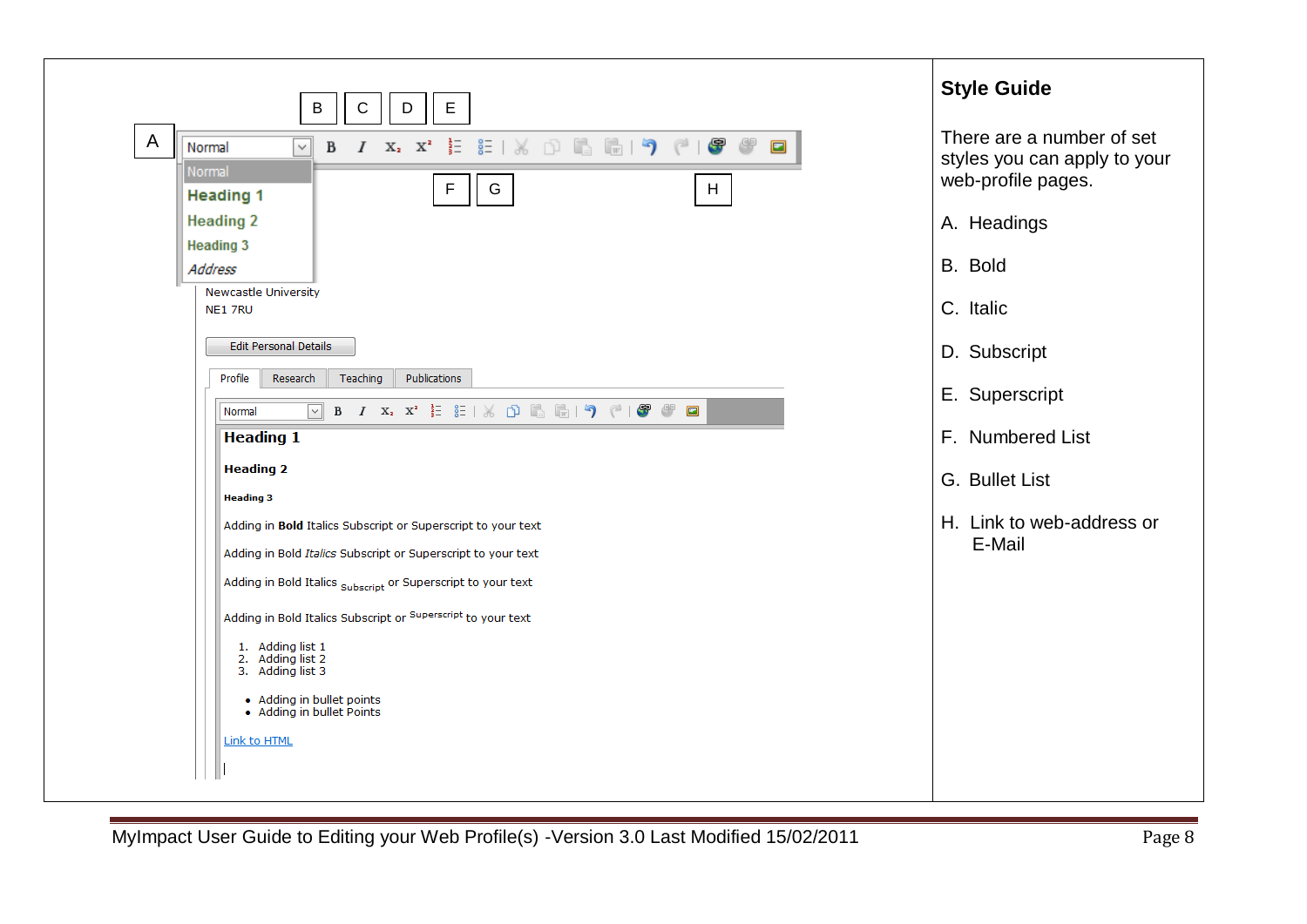#### **Appropriate for All Staff:**

# **Profile**

Personal Information, a quick introduction about yourself Roles and Responsibilities (attributed to your current job role) Qualifications (any qualifications that may be relevant to your job role) Previous Positions Memberships (of professional organisations) Languages

#### **Appropriate for Researchers**

# **Research**

| <b>Current Work</b>                                                               |
|-----------------------------------------------------------------------------------|
| <b>Main Expertise</b>                                                             |
| <b>Other Expertise</b>                                                            |
| <b>Future Research</b>                                                            |
| Research Role (e.g. Director of Research)                                         |
| Postgraduate Supervision (include names of students if you have their permission) |
| <b>Esteem Indicators</b>                                                          |
| <b>Funding Received</b>                                                           |
| <b>Patents</b>                                                                    |
| <b>Industrial Relevance</b>                                                       |

## **Appropriate for Academics & Researchers with a Teaching Role**

# **Teaching**

Undergraduate Teaching Modules Postgraduate Teaching Modules

# **What should I add in to my web profile?**

If you are starting from scratch and don"t have an existing web-profile that, then the headlines shown should be used as a general guideline.

It's worth looking at other colleagues web-profiles and matching what they have added to their own pages.

It is not compulsory to complete all headings, but have them consistent with other staff profiles.

**How project information is added to your webprofile**

Projects are added to your web-profile automatic via your School/Institute Web-Editors.

Web-editors have an additional database attached to a system called **"Site Manager"** which allows them to manually add in your Research Projects on your behalf.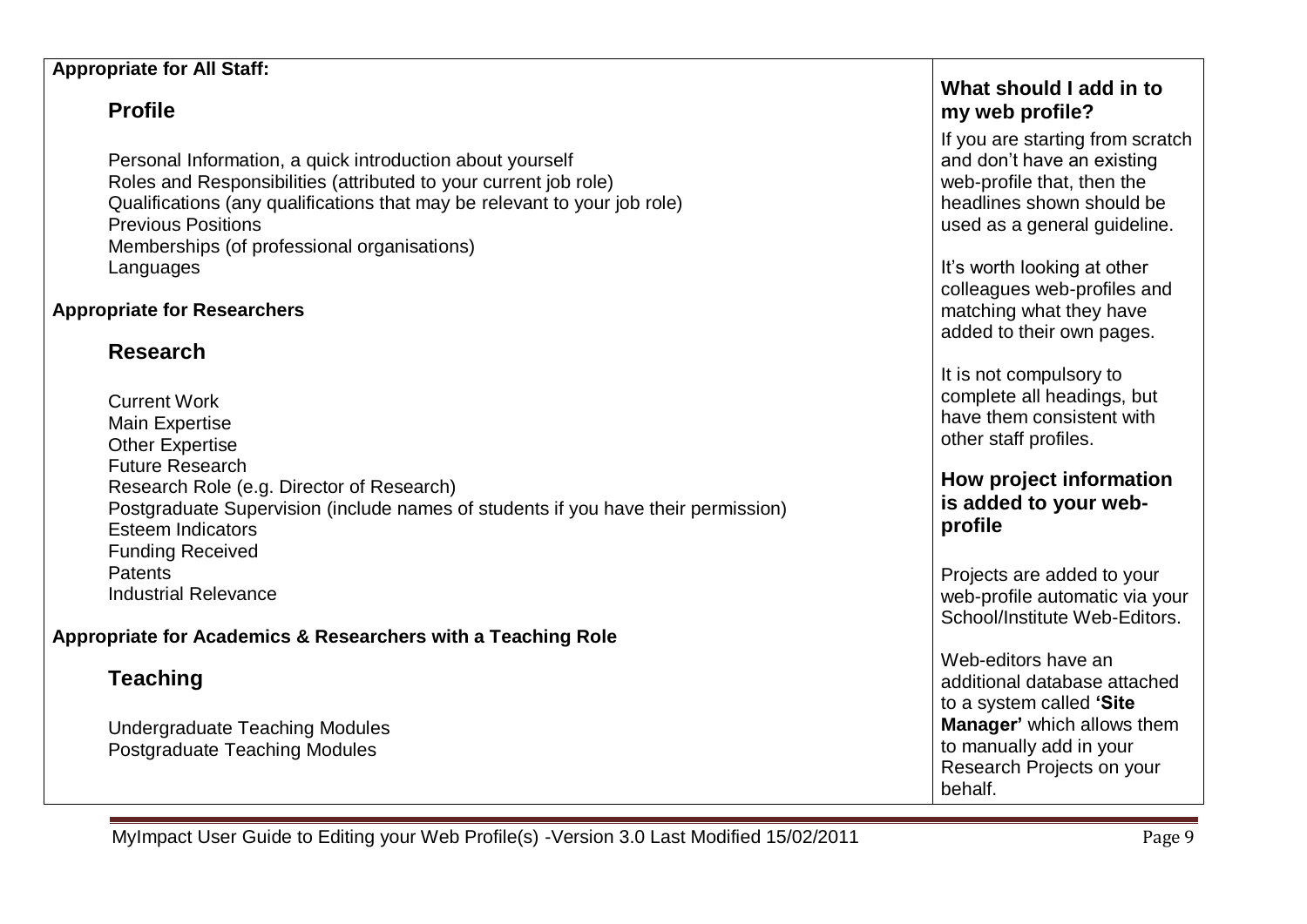#### **Fdit Web Profile**

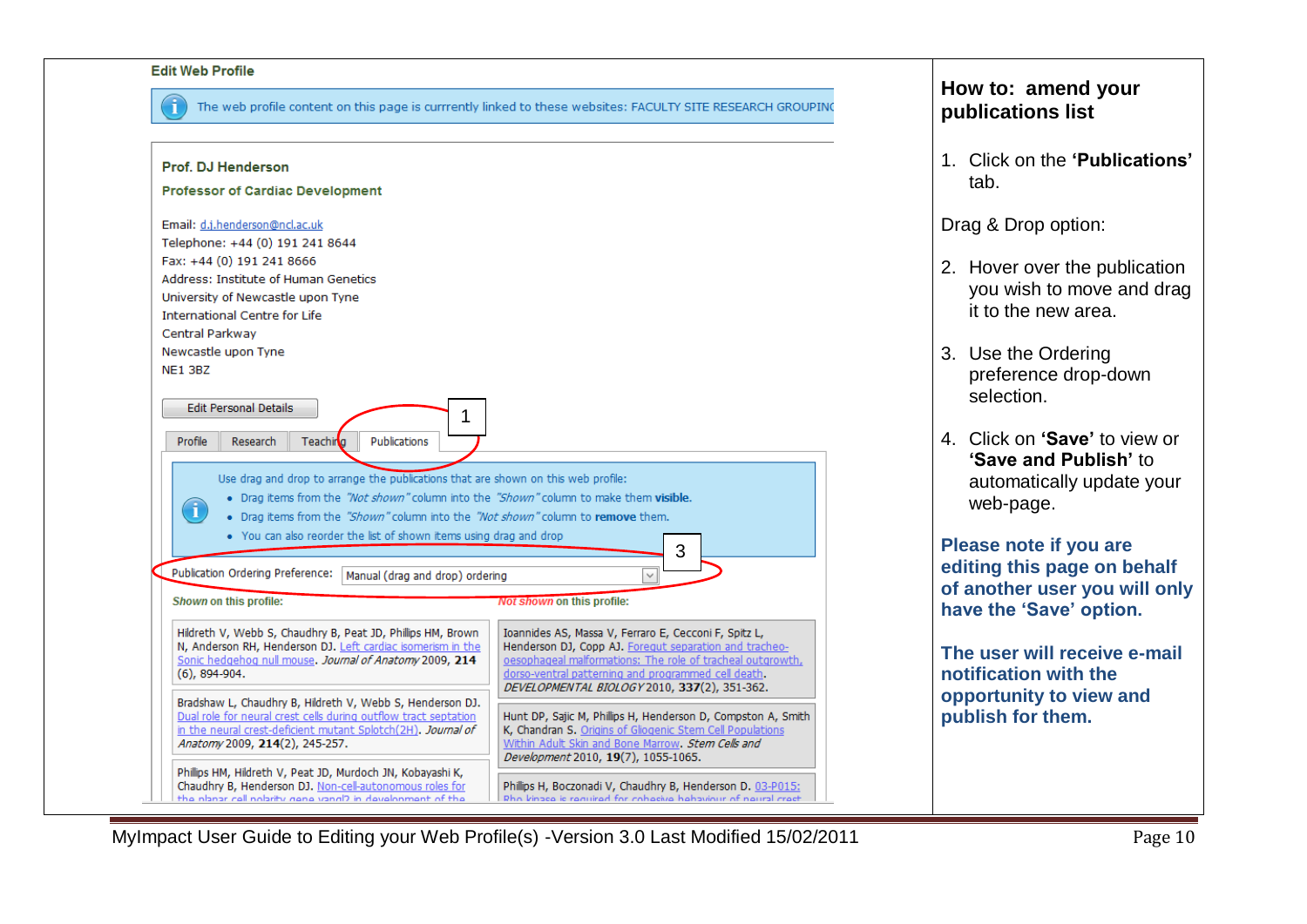|                                                                                                                                                                                                                                                                                                                                                                                                                                                                                                   | How to: change your tab<br>layout preference                                                                                                                                                                                                                                                                                                                                                      |
|---------------------------------------------------------------------------------------------------------------------------------------------------------------------------------------------------------------------------------------------------------------------------------------------------------------------------------------------------------------------------------------------------------------------------------------------------------------------------------------------------|---------------------------------------------------------------------------------------------------------------------------------------------------------------------------------------------------------------------------------------------------------------------------------------------------------------------------------------------------------------------------------------------------|
| <b>Edit Personal Details</b><br>Profile<br>Teaching<br>Publications<br>Research<br>Use drag and drop to arrange the publications that are shown on this web profile:<br>. Drag items from the "Not shown" column into the "Shown" column to make them visible.<br>$\bf (i)$<br>. Drag items from the "Shown" column into the "Not shown" column to remove them.                                                                                                                                   | Your default web layout is as<br>follows:<br>Profile - Research - Teaching<br>then Publications<br>1. Click on the 'Profile Tab                                                                                                                                                                                                                                                                   |
| . You can also reorder the list of shown items using drag and drop<br>Publication Ordering Preference:<br>$\checkmark$<br>Manual (drag and drop) ordering<br>Shown on this profile:<br>Not shown on this profile:<br>There are currently no publications shown on this web<br>All publications are currently shown on this web profile.<br>profile.<br>1<br>Profile Tab Order Preference:<br>Profile - Research - Teaching - Publications<br>$\lor$<br>Save and Publish<br>Save<br>$\overline{2}$ | <b>Order Preference' drop</b><br>down and switch your<br>setting.<br>2. Click on 'Save' to view or<br>'Save and Publish' to<br>publish straight to your<br>web-site.<br>Please note if you are<br>editing this page on behalf<br>of another user you will only<br>have the 'Save' option.<br>The user will receive e-mail<br>notification and the<br>opportunity to view and<br>publish for them. |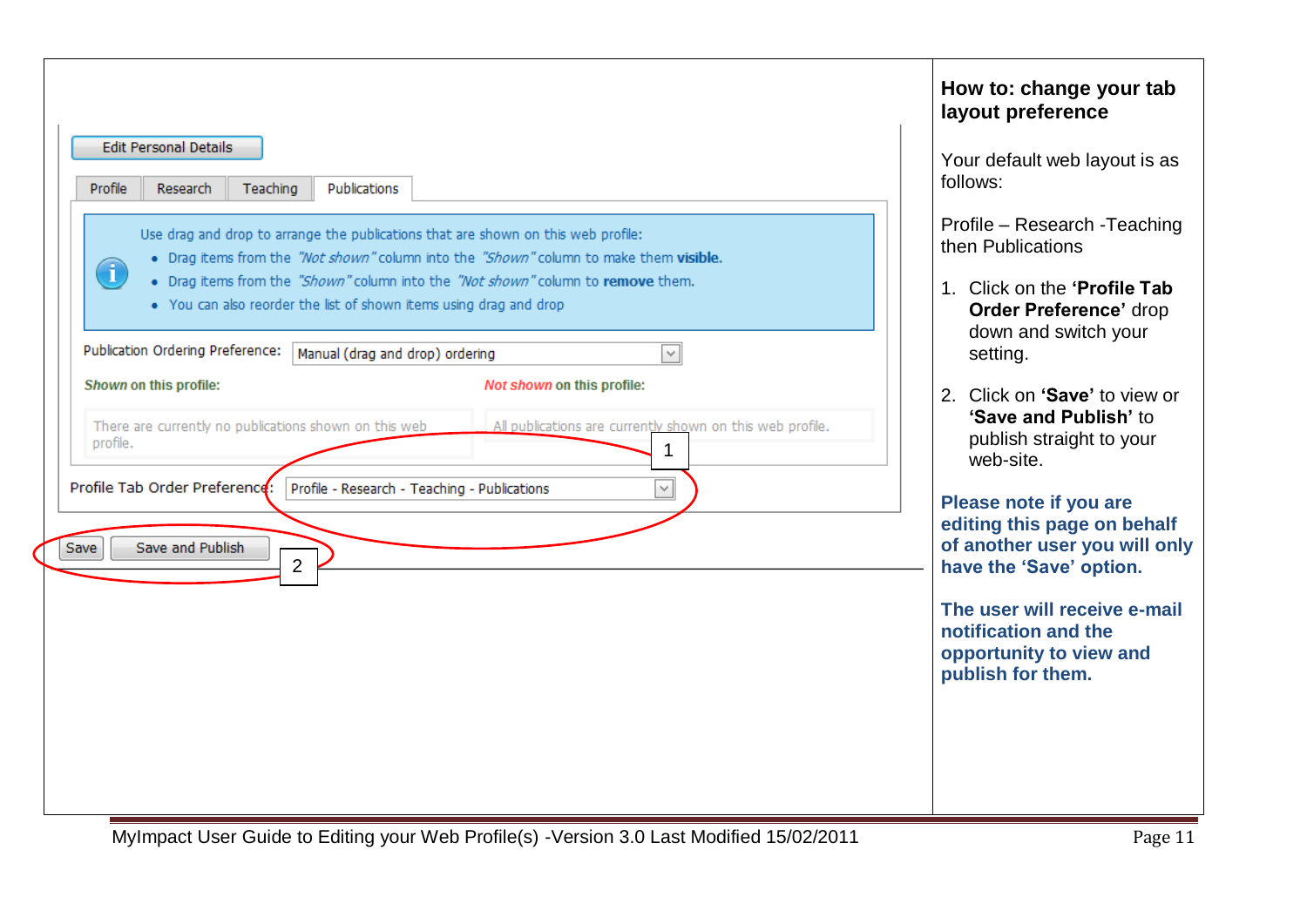|   | Publications<br>Data Amendment Personal Inform<br>Web Rrofile Supervision Projects Manage View Reports Help<br>Home<br><b>View Publications</b><br><b>Add Publications @</b><br><b>Add Publication</b>                                                                                                                                                                                                            | How to: add new<br>publications to your list             |                                                                          |                                                                                         |
|---|-------------------------------------------------------------------------------------------------------------------------------------------------------------------------------------------------------------------------------------------------------------------------------------------------------------------------------------------------------------------------------------------------------------------|----------------------------------------------------------|--------------------------------------------------------------------------|-----------------------------------------------------------------------------------------|
|   | <b>Claim Publications</b><br>Use this page to manually add a publication<br>Publications Data Amendment List                                                                                                                                                                                                                                                                                                      | 1. Click on 'Publications' on<br>the top navigation bar. |                                                                          |                                                                                         |
|   | Before adding a publication please search the publication database to ensure that it is not already in the system. The database consists of<br>Ť<br>all publications entered via MyProfiles in addition to records from other sources such as Web of Science, Scopus and the E-Prints system.<br>You may initially see duplicates in your list which will gradually be addressed by the Library checking process. | 2. Click on 'Add<br>Publication'.                        |                                                                          |                                                                                         |
| 4 | Search the publications database<br>3<br>test<br><b>Search Publications</b><br>Search by: $\circledcirc$ Author names $\circledcirc$ All fields $\circledcirc$ All fields except author names                                                                                                                                                                                                                     |                                                          | 3. Add in your search term<br>under 'Search the<br>publication database' |                                                                                         |
|   | <b>Search Results</b><br>Add to your publication<br>Make visible on your web<br>Publications<br>list?<br>profile?                                                                                                                                                                                                                                                                                                 |                                                          |                                                                          | 4. Click on Search by: Author<br>name, all fields or All fields<br>except author names. |
|   | test. test. 1999.                                                                                                                                                                                                                                                                                                                                                                                                 | $\overline{\phantom{a}}$                                 | $\overline{\mathbb{R}^n}$                                                |                                                                                         |
|   | Test. Testing. 2008.                                                                                                                                                                                                                                                                                                                                                                                              | $\blacktriangledown$<br>6                                | $\triangledown$                                                          | 5. All publications matching                                                            |
|   | test, tony testing a problem steve is having. 0.                                                                                                                                                                                                                                                                                                                                                                  | $\Box$                                                   | $\Box$                                                                   | will appear on screen.                                                                  |
|   | Test. Test. 0.                                                                                                                                                                                                                                                                                                                                                                                                    | $\Box$                                                   | $\blacksquare$                                                           | 6. Click on 'Add' to your                                                               |
|   | test 1. test 1. 0, test 1.                                                                                                                                                                                                                                                                                                                                                                                        | $\Box$                                                   | $\Box$                                                                   | publication list? Should                                                                |
|   | test author. test book. test publisher, 2004.                                                                                                                                                                                                                                                                                                                                                                     | $\Box$                                                   | $\blacksquare$                                                           | there be a match then click                                                             |
|   | test authors. test chapter title. In: test editors, ed. test book. test publisher, 2004,<br>pp. 1.                                                                                                                                                                                                                                                                                                                | $\Box$                                                   | $\Box$                                                                   | on 'Save' otherwise Click                                                               |
|   | test editors, ed. test conference, test publisher, 2004.                                                                                                                                                                                                                                                                                                                                                          | $\Box$                                                   | $\Box$                                                                   | 'New Publication' at the<br>bottom of the screen.                                       |
|   | test inventor. test patent. test assignee, test issuer, 2004, 2008-01-01.                                                                                                                                                                                                                                                                                                                                         | $\Box$                                                   | $\Box$                                                                   |                                                                                         |
|   | test author. test thesis. Ph.D. thesis, University of Newcastle upon Tyne, 2004.                                                                                                                                                                                                                                                                                                                                  | $\Box$                                                   | $\Box$                                                                   | 7. Once added this will                                                                 |
|   | test author. test technical report. test institution, 2004. 1.                                                                                                                                                                                                                                                                                                                                                    | $\Box$                                                   | $\Box$                                                                   | update your Edit Web                                                                    |
|   | Add Selected Items to My List<br><b>None to add</b><br><b>New Publication</b><br>Save                                                                                                                                                                                                                                                                                                                             |                                                          |                                                                          | Profile page.                                                                           |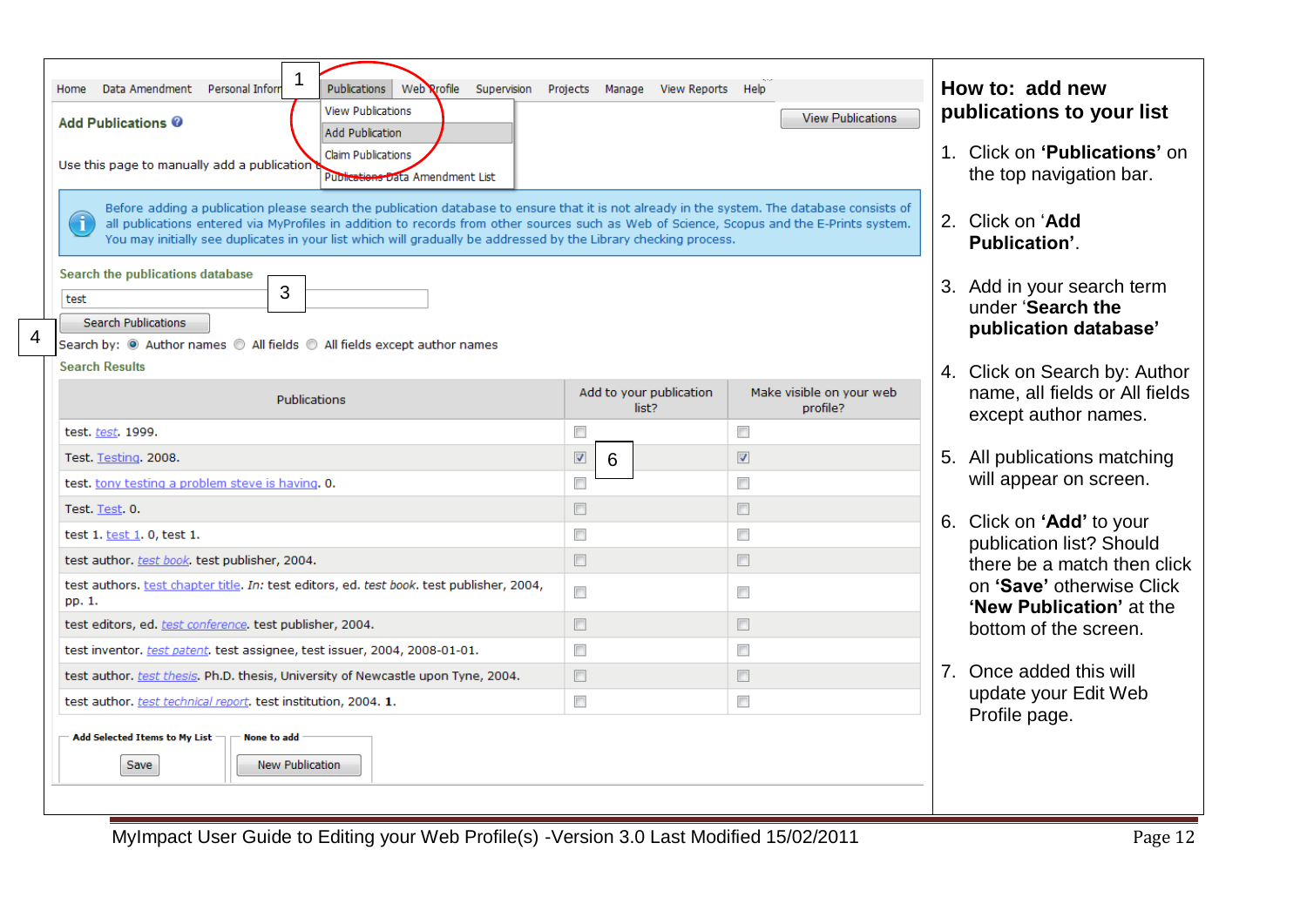| Data Amendment<br>Personal Information<br>Publications<br>Web Profile<br>Supervision Projects<br>View Reports<br>Manage<br>Home<br>Help<br>-1<br>Manage Web Profile<br><b>Request to be Added to a Different Website</b><br>Add Me to a Different Website<br>If you are not currently listed on a website and yo Set Default Publication Visibility<br>use this form to request that<br>i<br>you be added to one. | How to: add yourself to<br>another web-site<br>1. Click on 'Add me to a<br>different website'.<br>2. Add the web-address of          |
|-------------------------------------------------------------------------------------------------------------------------------------------------------------------------------------------------------------------------------------------------------------------------------------------------------------------------------------------------------------------------------------------------------------------|--------------------------------------------------------------------------------------------------------------------------------------|
| *Please add me to the<br>following website:<br>Additional information<br>(optional):                                                                                                                                                                                                                                                                                                                              | the site you wish to be<br>added to and any<br>additional information that<br>will support your case.<br>3. Click on 'Send Request'. |
| 3<br>Send Request                                                                                                                                                                                                                                                                                                                                                                                                 |                                                                                                                                      |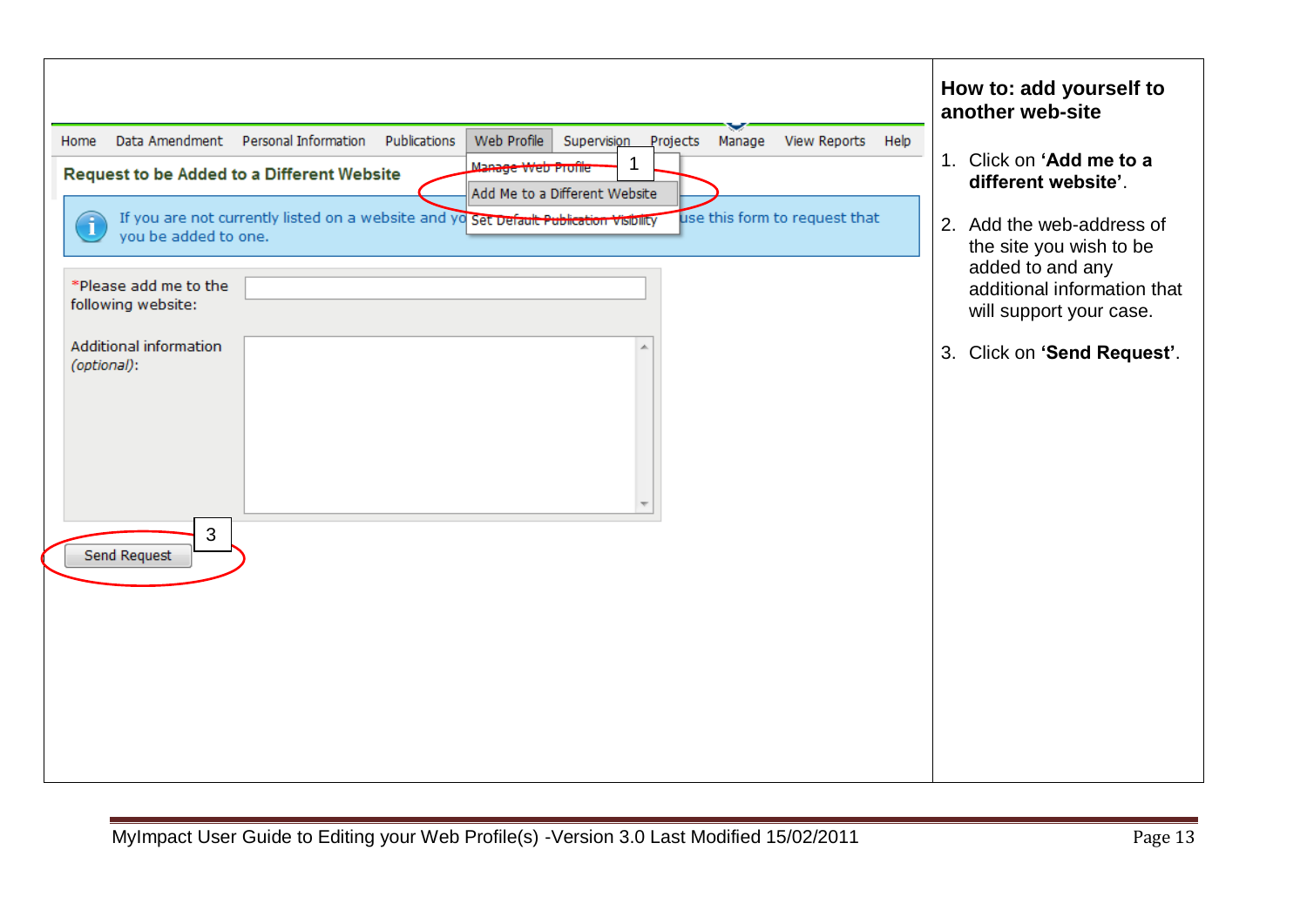

Save and Publish

and an ina degree from campridge onliversity, on in 1978.

Save only (DO NOT PUBLISH)

## **How to: update an ex member of staff profile**

- 1. Click on **"Manage"** then **"Choose a person to manage"**
- 2. Type in the surname under the **"Last Name"** and switch on "Has Left University?  $=$  Yes
- 3. Click on **"Select"** which will take you to the person"s details page.
- 4. Click on **"Web-Profile"** and edit as though it was your own.

**Note as this person no longer works for the University, there is a Data Protection Act you should be aware.**

**It is your responsibility to seek permission first before publishing any information about the ex member of staff in question.**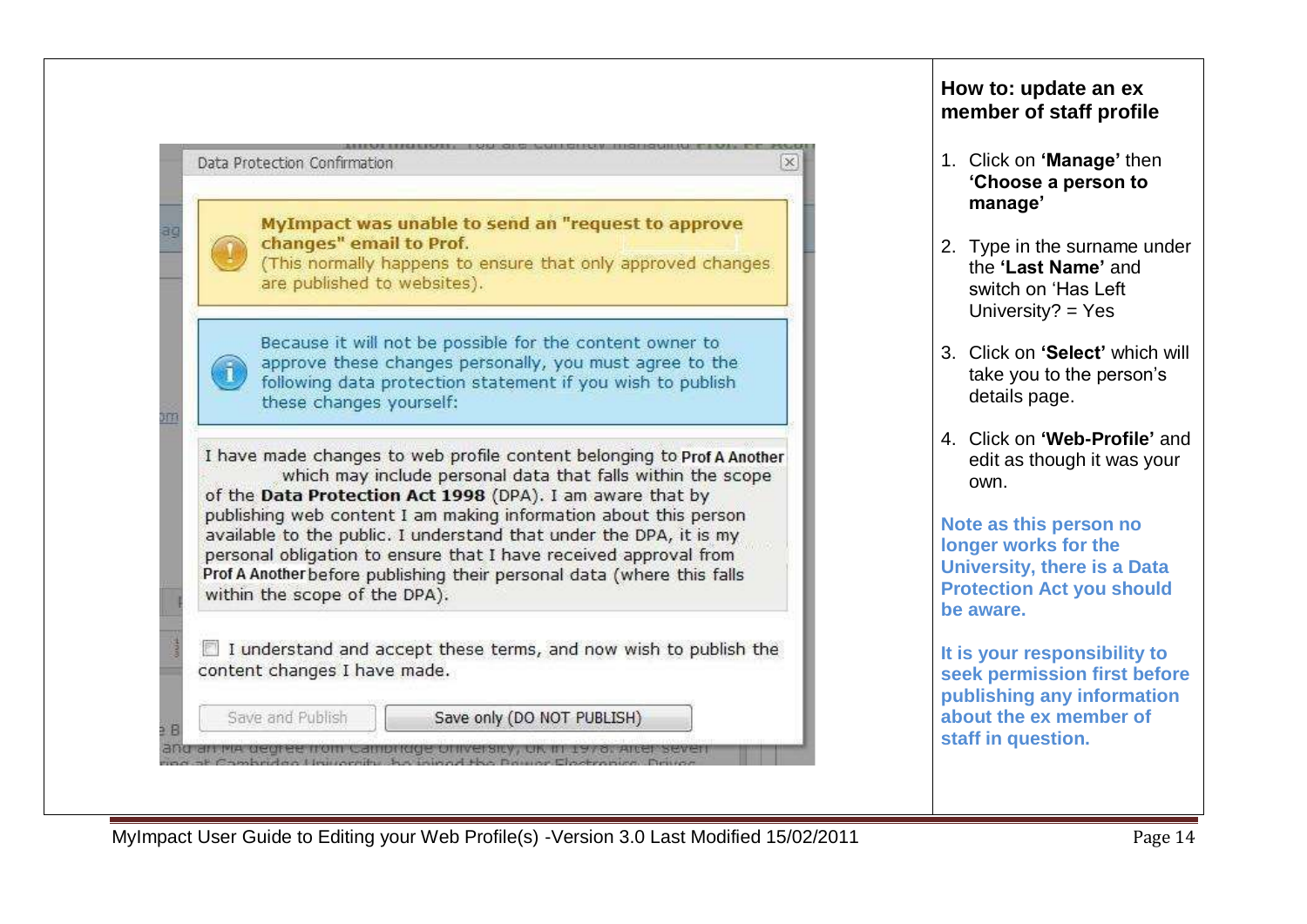| <b>Mylmpact</b>                                                                                                                                                                                                                                                                                                                                                                                                                                                                                                                                                                                                                                                                                                                                                                                                                                                                                                                                                                                                                                                                                                                                                                                                                                                                                                                                                                                                                                                                                                                                                                     |                                                                                                                                                                         |                                                                                                                                                                                                                                                                                                                                    | How to: default set all<br>your publications<br>visibility                                                                                                                                                                                                  |
|-------------------------------------------------------------------------------------------------------------------------------------------------------------------------------------------------------------------------------------------------------------------------------------------------------------------------------------------------------------------------------------------------------------------------------------------------------------------------------------------------------------------------------------------------------------------------------------------------------------------------------------------------------------------------------------------------------------------------------------------------------------------------------------------------------------------------------------------------------------------------------------------------------------------------------------------------------------------------------------------------------------------------------------------------------------------------------------------------------------------------------------------------------------------------------------------------------------------------------------------------------------------------------------------------------------------------------------------------------------------------------------------------------------------------------------------------------------------------------------------------------------------------------------------------------------------------------------|-------------------------------------------------------------------------------------------------------------------------------------------------------------------------|------------------------------------------------------------------------------------------------------------------------------------------------------------------------------------------------------------------------------------------------------------------------------------------------------------------------------------|-------------------------------------------------------------------------------------------------------------------------------------------------------------------------------------------------------------------------------------------------------------|
| Personal Information<br>Data Amendment<br>Publications<br>Home<br>Welcome to MyImpact, Newcastle University's new reseal<br>Over the next year, MyImpact will gradually replace the corrent MyProfiles<br>system, redeveloping, incorporating and extending existing functionality to<br>provide a more flexible, integrated system for you to manage your profile. Please<br>see the Business Development Directorate's website for more details of the<br>MyImpact project.<br>The MyImpact system is designed to provide a single place to manage your<br>important research information - making things more convenient for staff and<br>hopefully more effective. It will also be the system that the University will use to<br>manage our research portfolio and prepare for the on-coming Research<br>Excellence Framework (REF). It is vital therefore for staff to keep their<br>information up-to-date.<br>We hope you find MyImpact useful and easy to use. We welcome feedback on<br>any aspects of the new system directly to myimpact@ncl.ac.uk<br>*Upcoming developments in March 2011<br>□ The new feature 'Web Profiles' will replace the current functionality that of<br>MyProfiles and will give users a much faster approach to updating their web-<br>profile and publications list. In order for this to take place, we shall be<br>freezing all web-profiles changes via MyProfiles from 1st - 14th March to allow<br>essential data transfer of existing profiles & publications lists to the new<br><b>Default Publication Visibility on Web Profiles</b> | Web Profiles<br>Supervision Projects<br>Manage Web Profiles<br>Add Me to a Different Website<br>Create a New Separate Web Profile<br>Set Default Publication Visibility | Manage<br>View Reports<br><b>D</b> MyProfile<br>Projects<br><b>P</b> pFACT<br>□ Library E-Print Repository<br>□ Web of Science<br>$\blacksquare$ Scopus<br><b>Getting Started</b><br>Publications & Full Text<br>User Guide (PDF)<br>Projects User Guide<br>(PDF)<br><b>D</b> User Guide To<br><b>Supervisions - PGRs</b><br>(PDF) | Click on 'Web Profiles'<br>$1_{-}$<br>then 'Set Default<br><b>Publication Visibility'</b><br>2. Click on the Publications<br>added to my list (if you<br>wish all your publications<br>to be made visible<br>automatic)<br>3. Click on 'Save<br>Preference' |
| The check box below determines whether or not publications are made visible on your web profile(s) when they are added<br>to your publications list:<br>$\mathbf{I}$<br>. When you are manually adding or claiming publications you will be able to override this setting on a per-publication basis.<br>. When the library add items on your behalf, this setting will always determine web-visibility for these items.<br>■ Publications added to my list should be visible on the web by default.<br>Save Preference                                                                                                                                                                                                                                                                                                                                                                                                                                                                                                                                                                                                                                                                                                                                                                                                                                                                                                                                                                                                                                                             |                                                                                                                                                                         |                                                                                                                                                                                                                                                                                                                                    |                                                                                                                                                                                                                                                             |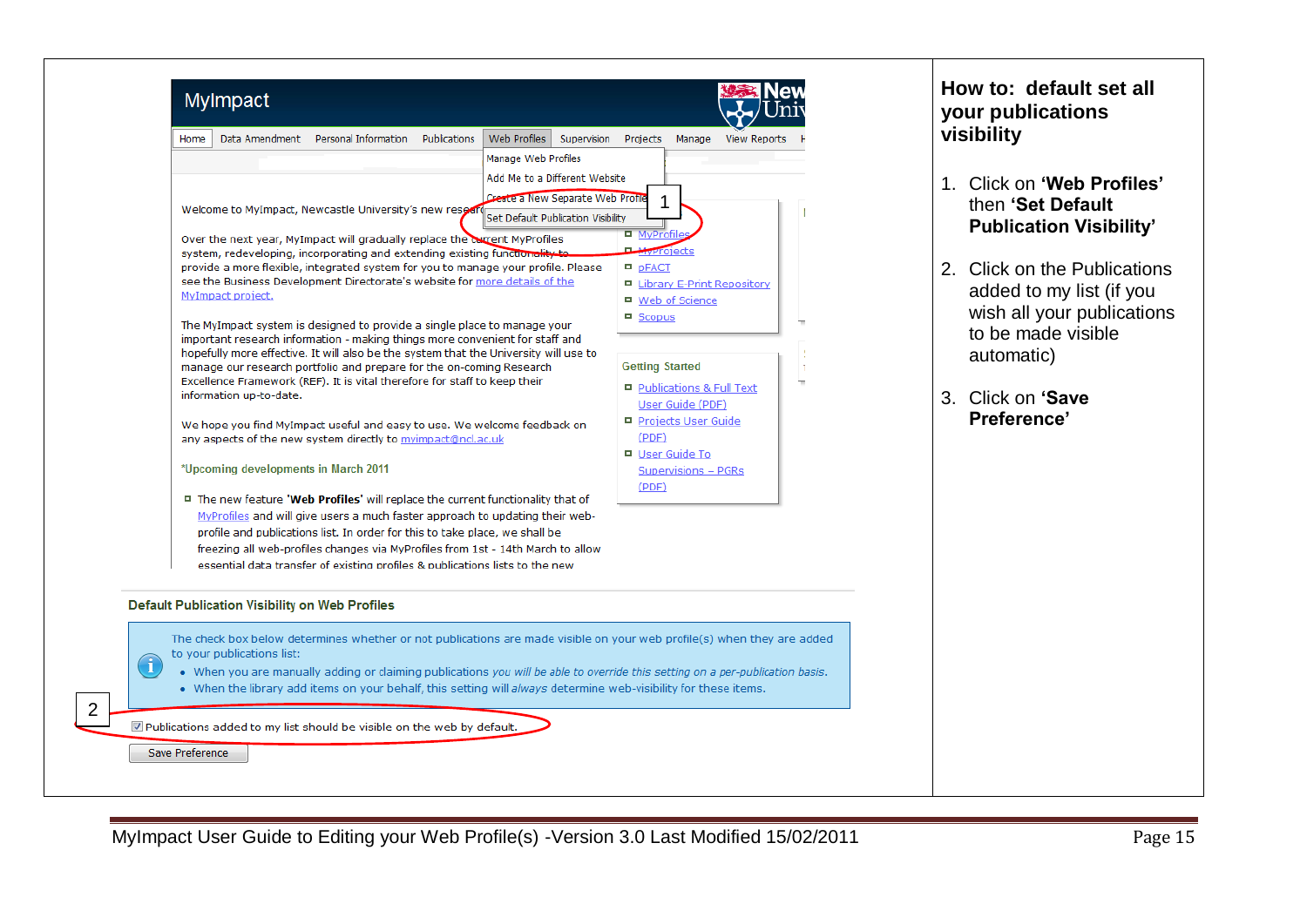

- · Select one of these profiles to edit.
- Access functions for changing the configuration of your multiple profiles.

#### Select Web Profile to Edit

| Profile | Websites this appears on                                       | <b>Primary Profile</b><br>⌒ |
|---------|----------------------------------------------------------------|-----------------------------|
|         | <b>Business Development Directorate</b><br><b>RAE</b> Internal | Yes                         |
|         | <b>Research Funding Toolkit</b>                                | No                          |



**How to: edit multiple webprofiles**

1. Click on "**Web-Profile"**, then "**Manage Web-Profile"**

**Note only if you have 2 or more existing profiles you will see this screen, otherwise you will go straight to your profile for editing.**

2. Click on the **"Edit"** button next to the profile you wish to amend.

#### **How to: Change your primary profile (1)**

Note this is only for those who have more than one profile used on multiple web-sites.

1. Click on **"Set Primary"** button.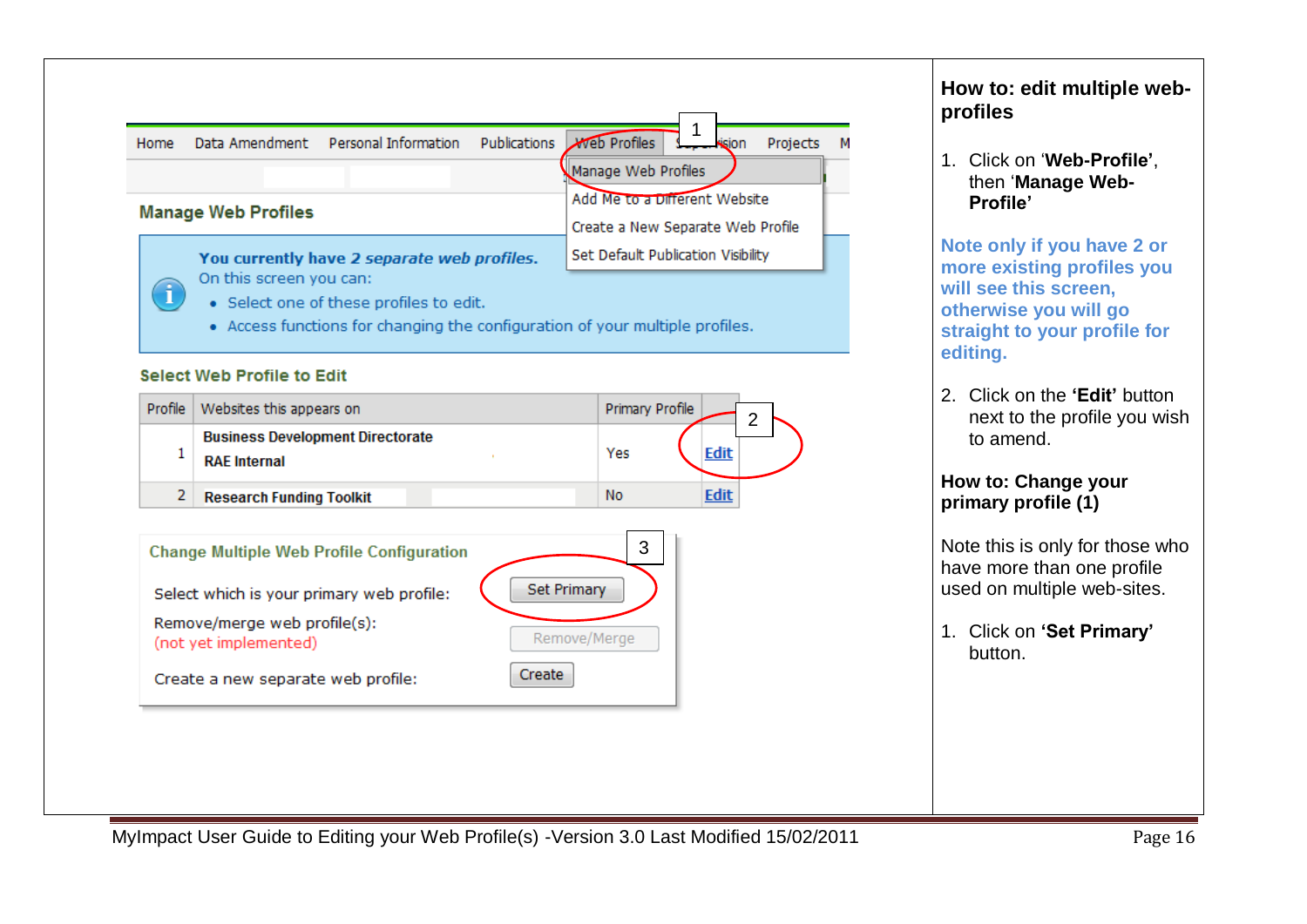| Home Data Amendment Personal Information Publications Web Profiles Supervision Projects Manage |  |  |  |  |  |  |  |  |
|------------------------------------------------------------------------------------------------|--|--|--|--|--|--|--|--|
|------------------------------------------------------------------------------------------------|--|--|--|--|--|--|--|--|

#### **Set Primary Web Profile** Because you have multiple sets of web profile content, you can use this screen to change which f . There is a link from your entry in the People Search to your primary web profile. • If you are added to a new website, your primary web profile will be associated with it by de Websites this appears on **Current Primary Profile** Profile **Business Development Directorate**  $\mathbf{1}$ Yes **RAF Internal** 4 2 Research Funding Toolkit **No Set As Primary** Return to manage web profiles screen **Go Back Set Primary Web Profile** 5

**How to: change your primary profile (2)**

2. Click on **"Set As Primary"** to change your setting.

**Note this is useful if you are attached to more than one web-site and wish to use one single profile for both.**

3. Once saved you will then see an on-screen message to confirm.

**Please note if you are editing this page on behalf of another user you will only have the "Save" option.** 

**The user will receive e-mail notification and the opportunity to view and publish for them.**

Your primary web profile has been successfully reassigned.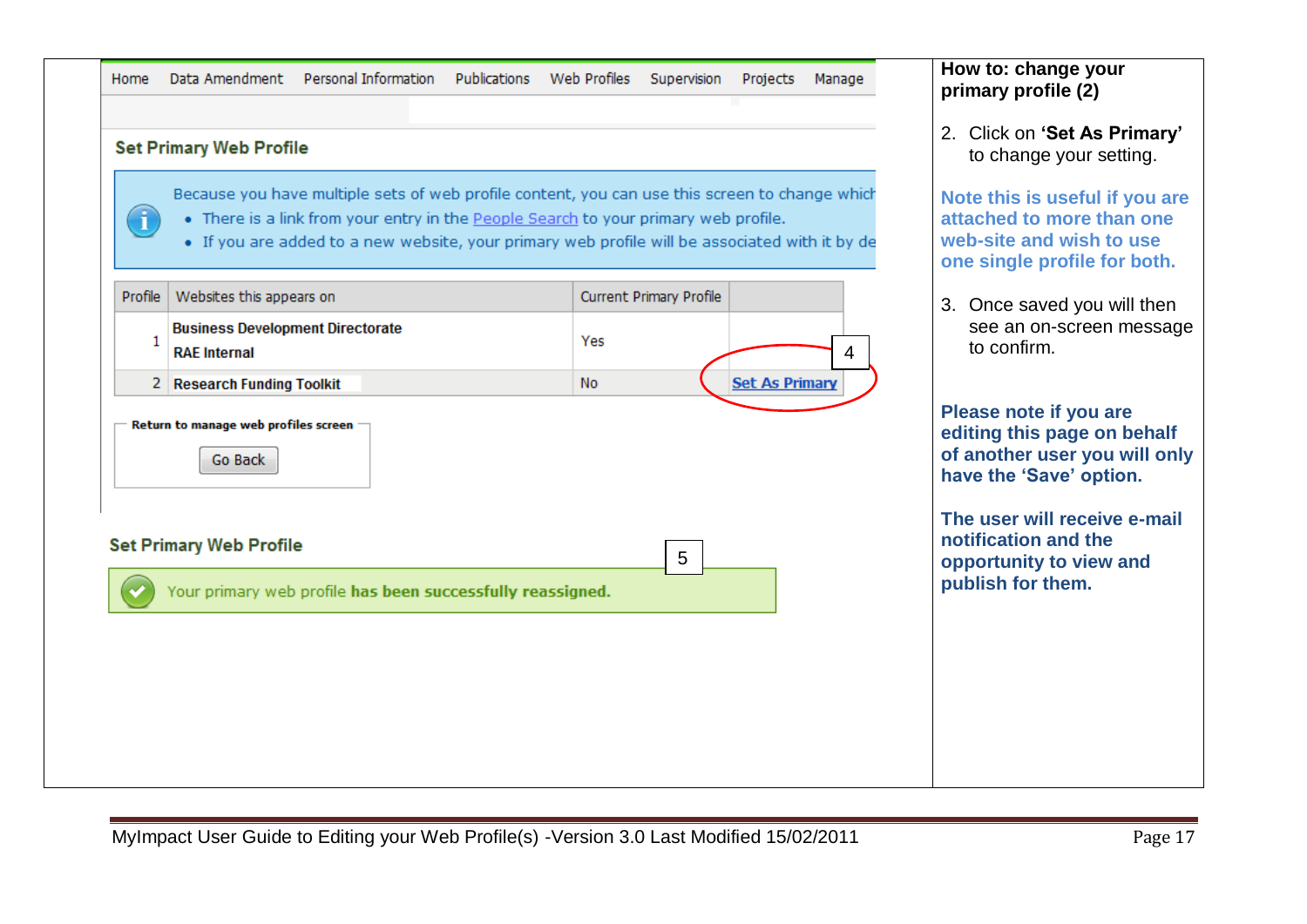| <b>Manage Web Profiles</b><br>Note this is useful if you are<br>Create a New Separate Web Profile<br>appearing on more than one<br>Set Befault Publication Visibility<br>You currently have 2 separate web profiles.<br>web-site.<br>On this screen you can:<br>î<br>· Select one of these profiles to edit.<br>• Access functions for changing the configuration of your multiple profiles.<br>1. Click on 'Create a New<br>Separate web profile'.<br><b>Select Web Profile to Edit</b><br>Profile   Websites this appears on<br>Primary Profile<br>2. Click on 'Create Separate<br><b>Business Development Directorate</b><br>Web Profile' next to the<br>Yes<br><b>Edit</b><br>1<br><b>RAE Internal</b><br>appropriate web-site.<br><b>Edit</b><br><b>No</b><br>2 Research Funding Toolkit<br><b>Change Multiple Web Profile Configuration</b><br>Set Primary<br>Select which is your primary web profile:<br>Remove/merge web profile(s):<br>(not yet implemented)<br>₹er<br>Create<br>Create a new separate web profile:<br><b>Newcastle</b><br>MyImpact<br>Jniversity<br>Data Amendment Personal Information Publications Web Profiles Supervision<br>Projects<br>Manage<br>View Reports<br>Home<br>Create a new seperate Web Profile<br>Currently one or more of your web profiles is included on multiple websites (i.e. the same set of profile content<br>is shared between websites).<br>$\mathbf{I}$<br>If you would like to maintain a separate set of web profile content for one of these websites, click the<br>corresponding link below:<br>Website Name<br>2<br><b>Business Development Directorate</b><br><b>Create Separate Web Profile</b><br><b>Create Separate Web Profile</b><br><b>RAE</b> Internal<br><b>Create Separate Web Profile</b><br><b>Research Funding Toolkit</b> | Web Profiles<br>Data Amendment Personal Information<br>Publications<br>Supervision<br>Projects<br>Home<br>М<br>Manage Web Profiles<br>Add Me to a Dirierent website | How to: create a new<br>separate web profile |
|-------------------------------------------------------------------------------------------------------------------------------------------------------------------------------------------------------------------------------------------------------------------------------------------------------------------------------------------------------------------------------------------------------------------------------------------------------------------------------------------------------------------------------------------------------------------------------------------------------------------------------------------------------------------------------------------------------------------------------------------------------------------------------------------------------------------------------------------------------------------------------------------------------------------------------------------------------------------------------------------------------------------------------------------------------------------------------------------------------------------------------------------------------------------------------------------------------------------------------------------------------------------------------------------------------------------------------------------------------------------------------------------------------------------------------------------------------------------------------------------------------------------------------------------------------------------------------------------------------------------------------------------------------------------------------------------------------------------------------------------------------------------------------------------------------|---------------------------------------------------------------------------------------------------------------------------------------------------------------------|----------------------------------------------|
|                                                                                                                                                                                                                                                                                                                                                                                                                                                                                                                                                                                                                                                                                                                                                                                                                                                                                                                                                                                                                                                                                                                                                                                                                                                                                                                                                                                                                                                                                                                                                                                                                                                                                                                                                                                                       |                                                                                                                                                                     |                                              |
|                                                                                                                                                                                                                                                                                                                                                                                                                                                                                                                                                                                                                                                                                                                                                                                                                                                                                                                                                                                                                                                                                                                                                                                                                                                                                                                                                                                                                                                                                                                                                                                                                                                                                                                                                                                                       |                                                                                                                                                                     |                                              |
|                                                                                                                                                                                                                                                                                                                                                                                                                                                                                                                                                                                                                                                                                                                                                                                                                                                                                                                                                                                                                                                                                                                                                                                                                                                                                                                                                                                                                                                                                                                                                                                                                                                                                                                                                                                                       |                                                                                                                                                                     |                                              |
|                                                                                                                                                                                                                                                                                                                                                                                                                                                                                                                                                                                                                                                                                                                                                                                                                                                                                                                                                                                                                                                                                                                                                                                                                                                                                                                                                                                                                                                                                                                                                                                                                                                                                                                                                                                                       |                                                                                                                                                                     |                                              |
|                                                                                                                                                                                                                                                                                                                                                                                                                                                                                                                                                                                                                                                                                                                                                                                                                                                                                                                                                                                                                                                                                                                                                                                                                                                                                                                                                                                                                                                                                                                                                                                                                                                                                                                                                                                                       |                                                                                                                                                                     |                                              |
|                                                                                                                                                                                                                                                                                                                                                                                                                                                                                                                                                                                                                                                                                                                                                                                                                                                                                                                                                                                                                                                                                                                                                                                                                                                                                                                                                                                                                                                                                                                                                                                                                                                                                                                                                                                                       |                                                                                                                                                                     |                                              |
|                                                                                                                                                                                                                                                                                                                                                                                                                                                                                                                                                                                                                                                                                                                                                                                                                                                                                                                                                                                                                                                                                                                                                                                                                                                                                                                                                                                                                                                                                                                                                                                                                                                                                                                                                                                                       |                                                                                                                                                                     |                                              |
|                                                                                                                                                                                                                                                                                                                                                                                                                                                                                                                                                                                                                                                                                                                                                                                                                                                                                                                                                                                                                                                                                                                                                                                                                                                                                                                                                                                                                                                                                                                                                                                                                                                                                                                                                                                                       |                                                                                                                                                                     |                                              |
|                                                                                                                                                                                                                                                                                                                                                                                                                                                                                                                                                                                                                                                                                                                                                                                                                                                                                                                                                                                                                                                                                                                                                                                                                                                                                                                                                                                                                                                                                                                                                                                                                                                                                                                                                                                                       |                                                                                                                                                                     |                                              |
|                                                                                                                                                                                                                                                                                                                                                                                                                                                                                                                                                                                                                                                                                                                                                                                                                                                                                                                                                                                                                                                                                                                                                                                                                                                                                                                                                                                                                                                                                                                                                                                                                                                                                                                                                                                                       |                                                                                                                                                                     |                                              |